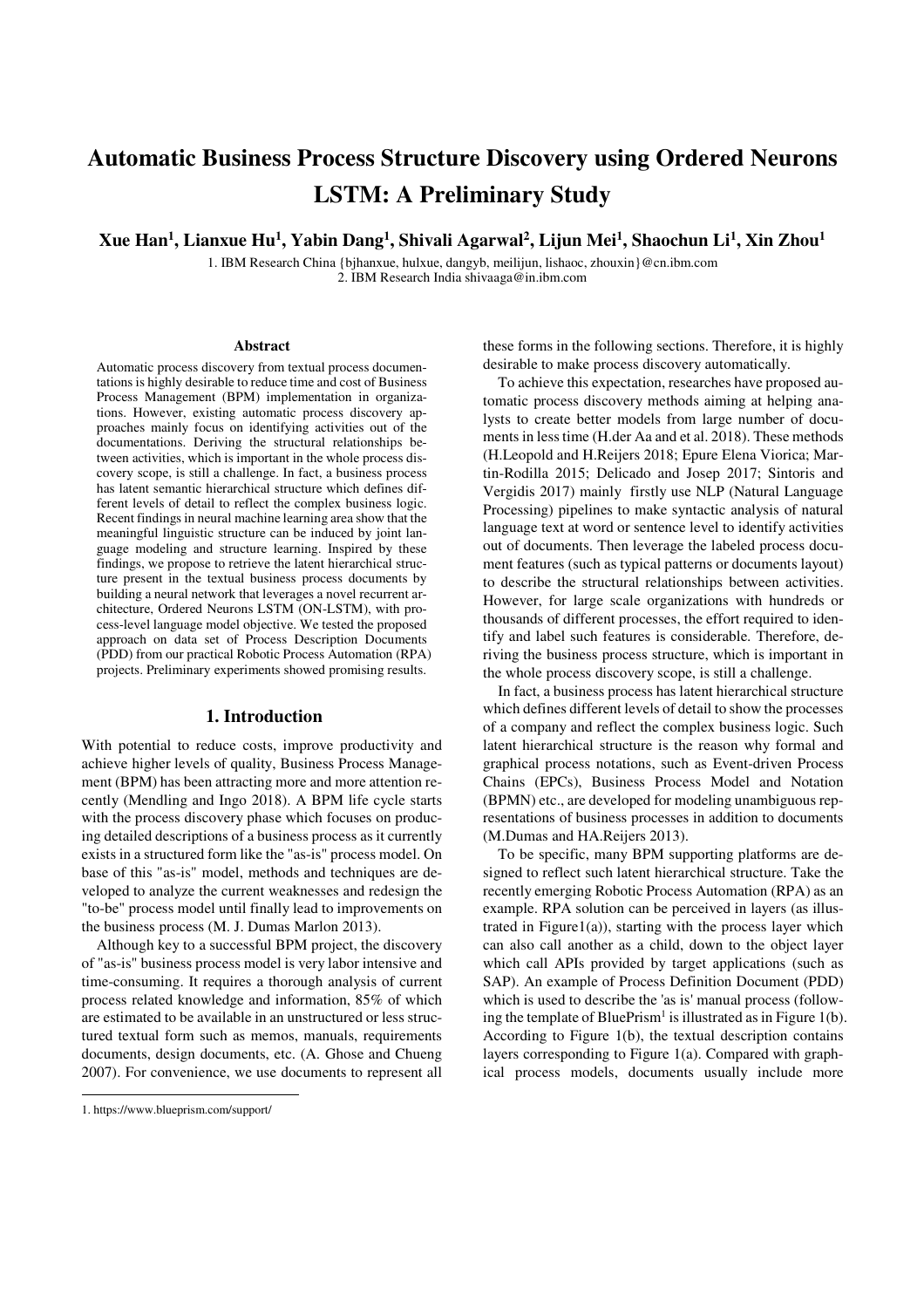sentences to further explain the activities and help the reader understand the process clearly. Examples of sentences are like sentences 1.4 and 1.5 in Figure1(b). The latent hierarchy structure of Figure1(b) is represented as Figure 1(c), in which the root is a parent process, and the child sentences explain their parent in detail.

 In this paper, we are aiming at discovering such latent process structure automatically without extra human labeled knowledge. Recent findings in neural machine learning area show that the meaningful linguistic structure can be induced by joint language modeling and structure learning. (Shen et al. 2019; Dongyeop Kang and Hovy 2019; Hewitt and Manning 2019; Masaru Isonuma and Sakata 2019; Jie Hao and et al. 2019). Inspired by these findings, we propose an approach to learn the latent process structure present in documents by leveraging the business process language modeling without any further expert knowledge. We firstly extend the sentence-level language model to process-level. Then

we train a neural network on base of an advanced variant of RNNs-Ordered Neurons LSTM (ON-LSMT) (Shen et al. 2019) using the process-level language modeling objective. Finally, we retrieve the latent hierarchical structure present in the textual business process documents from the trained model. We tested the proposed approach on data set of PDD (Process Description Documents) from our practical RPA projects which are designed following BluePrism guidelines. Preliminary experiments showed promising results.

The paper is structured as follows. Section 2 introduces related work. Section 3 illustrates the framework of our proposed approach and introduces details of each component in the framework. Section 4 presents our evaluation results based on RPA documents. Section 5 discusses the future work.

# **2. Related Work**



 Figure 1: (a) RPA solution design in layers; (b) An example of Process Definition Document which is used to describe the 'as is' manual process; (c)The latent hierarchy structure

Existing methods mainly leverage the labeled process document features (such as typical patterns or documents layout) to describe structural relations. (Epure Elena Viorica; Martin-Rodilla 2015; Delicado and Josep 2017; Sintoris and Vergidis 2017) proposed similar rule-based systems to mine the relationships between activities. These rules can either be a single word like "if", "then", "meanwhile", or a short phrase like "in the meantime" or "in parallel", which are handcrafted on base of human labeled knowledge. It requires a lot of effort to identify and label such patterns in large organizations (H.der Aa and A.Henrik 2017). Also handcraft patterns can't understand the complex semantic information in the documents. (M.Mohammad and et al. 2018) proposed to construct structural formatted data, by

extracting document layout features and then analyzing the changes in the layout features. However, according to practical experience, it is hard to depend on the authors of documents to describe a process strictly following the layout rules. In addition, documents representation is not standardized and displays a great deal of variability, making the analysis of the layout features even more complicate.

# **3. Approach**

We propose to extract the latent hierarchical structure out of documents conditioned by building a neural network that leverages ON-LSTM (Shen et al. 2019) network with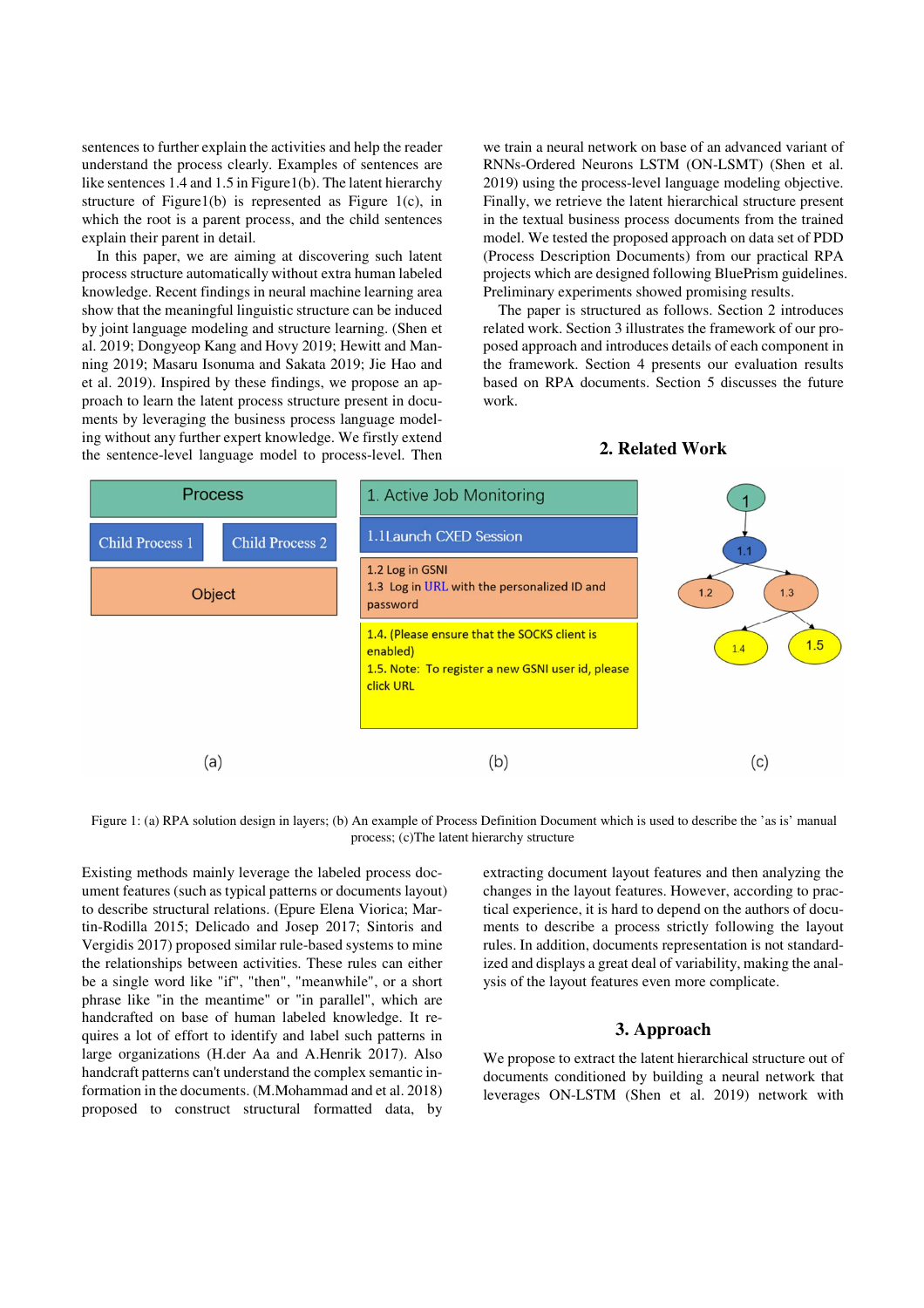process-level language model objective. The overall archi-



Figure 2: Architecture

tecture of the proposed approach is as Figure 2. Our approach contains a process encoder, a 3-layer ON-LSTM network and a structure retrieval component. Given a paragraph of process description  $PD = (S_1, S_2, ..., S_L)$  containing L sentences, the sentence sequences are firstly encoded in the process encoder. Then ON-LSTM network takes the process encoded vectors as input to train a process-level language model. Finally, the parameters and hidden vectors of the trained model could be conditioned to retrieve the latent process structure described in documents without any extra human labeled knowledge.

#### **Document encoder**

We firstly introduce the process encoder component. We follow previous work (Qingyu Zhou and et al. 2018) in modeling documents hierarchically by first obtaining representations for sentences and then composing those into a process representation. In our approach, the process encoder consists of a sentence-level Recurrent Neural Network RNN-(*RS*) and a document-level RNN-(*RD*), which have the same structure. Given a paragraph of process description  $PD = (S_1, S_2, \dots, S_L)$  containing L sentences, each sentence  $S_l$  in *PD* is represented as  $S_l = [w_{l1}, w_{l2}, ..., w_{ln}],$ where  $W_{1n}$  means the  $n_{th}$  word in  $l_{th}$  sentence. *RS* is applied to obtain a contextual representation for each word and get a basic sentence representation ŝ*l*:

$$
\hat{s}_l = [u_{l1}, u_{l2}, \dots, u_{in}] = RS([w_{l1}, w_{l2}, \dots, w_{ln}])
$$
<sup>(1)</sup>

Here we employ a bidirectional LSTM (Hochreiter and Schmidhuber 1997) as the recurrent unit, mathematically formulated as below:

$$
i_t = \sigma(W^{ih}h_{t-1} + W^{ix}x_t + b^i)
$$
 (2)

$$
f_t = \sigma(W^{fh}h_{t-1} + W^{fx}x_t + b^f) \tag{3}
$$

$$
o_t = \sigma(W^{oh}h_{t-1} + W^{ox}x_t + b^o) \tag{4}
$$

$$
g_t = \tanh(W^{gh}h_{t-1} + W^{gx}x_t + b^g) \tag{5}
$$

$$
c_t = f_t \odot c_{t-1} + i_t \odot g_t \tag{6}
$$

$$
h_t = o_t \odot \tanh(c_t) \tag{7}
$$

where  $x_t$  is the current input and  $h_{t-1}$  is the hidden state of previous step. W<sup>ih</sup>, W<sup>th</sup>, W<sup>oh</sup>, W<sup>gh</sup>  $\in$  R<sup>h×d</sup>, W<sup>ix</sup>, W<sup>fx</sup>, W<sup>ox</sup>,  $W^{gx} \in R^{h \times d}$ ,  $b^i$ ,  $b^f$ ,  $b^o$ ,  $b^g \in R^h$  are the parameters to be learned. Notice that we follow the original definition of LSTM using t to represent the tth time-step, which corresponds to lth element in PD.

The biLSTM consists of a forward LSTM and a backward LSTM. For a sequence  $x = x_1, ..., x_l$ , a forward LSTM is used from left to right and gets a sequence of hidden states. The backward LSTM is used reversely, from right to left, and results in another sequence of hidden states.

$$
\begin{aligned}\n\vec{h}_t &= f(\vec{h}_{t-1}, x_t; \vec{\Theta}), t = 1, \dots, l \\
\vec{h}_t &= f(\vec{h}_{t-1}, x_t; \vec{\Theta}), t = 1, \dots, l\n\end{aligned} \tag{8}
$$

Here  $\Theta$  and  $\Theta$  are parameters. We define  $h_t = [h_t, h_t] \in$  $R^{2h}$  which takes the concatenation of the hidden vectors from the RNNs in both directions. These representations can usefully encode information. After reading the words of the sentence  $s_l$ , we construct its sentence level representation  $\hat{S}_l$  by concatenating the last forward and backward LSTM hidden vectors:

$$
\hat{s}_l = \left[\vec{h}_l, \overline{h}_l\right] \tag{10}
$$

We use another biLSTM as the process level encoder to read the sentences. With the sentence level encoded vectors  $(\hat{s}_1, \hat{s}_2, \dots, \hat{s}_l)$  as inputs, the process level encoder does biLSTM encoding and produces two list of hidden vectors:  $(\vec{s}_1, \vec{s}_2, \dots, \vec{s}_L)$  and  $(\vec{s}_1, \vec{s}_2, \dots, \vec{s}_L)$ . The process level representations  $\tilde{s}_l$  of sentence  $S_l$  is the concatenation of the forward and backward hidden vectors:  $\tilde{s}_l = [\vec{s}_l, \vec{s}_l]$ .

# **Process-level language modeling with Ordered Neurons**

Recent findings in neural machine learning area show that the latent structure of a sentence can be captured by structural depths and distances (Hewitt and Manning 2019) which could be derived purely using the language modeling objective (Jie Hao and et al. 2019; Shen et al. 2019; Masaru Isonuma and Sakata 2019; Xing Wang and Shi 2019). ON-LSTM is one of the representative networks and is adopted in our approach. In this component, we train a process-level language model with ON-LSTM network. We firstly introduce the ON-LSTM network and then introduce the objective function.

### •**ON-LSTM**

It is observed that natural language is hierarchically structured: smaller units (e.g., phrases) are nested within larger units (e.g., clauses). ON-LSTM proposes to add such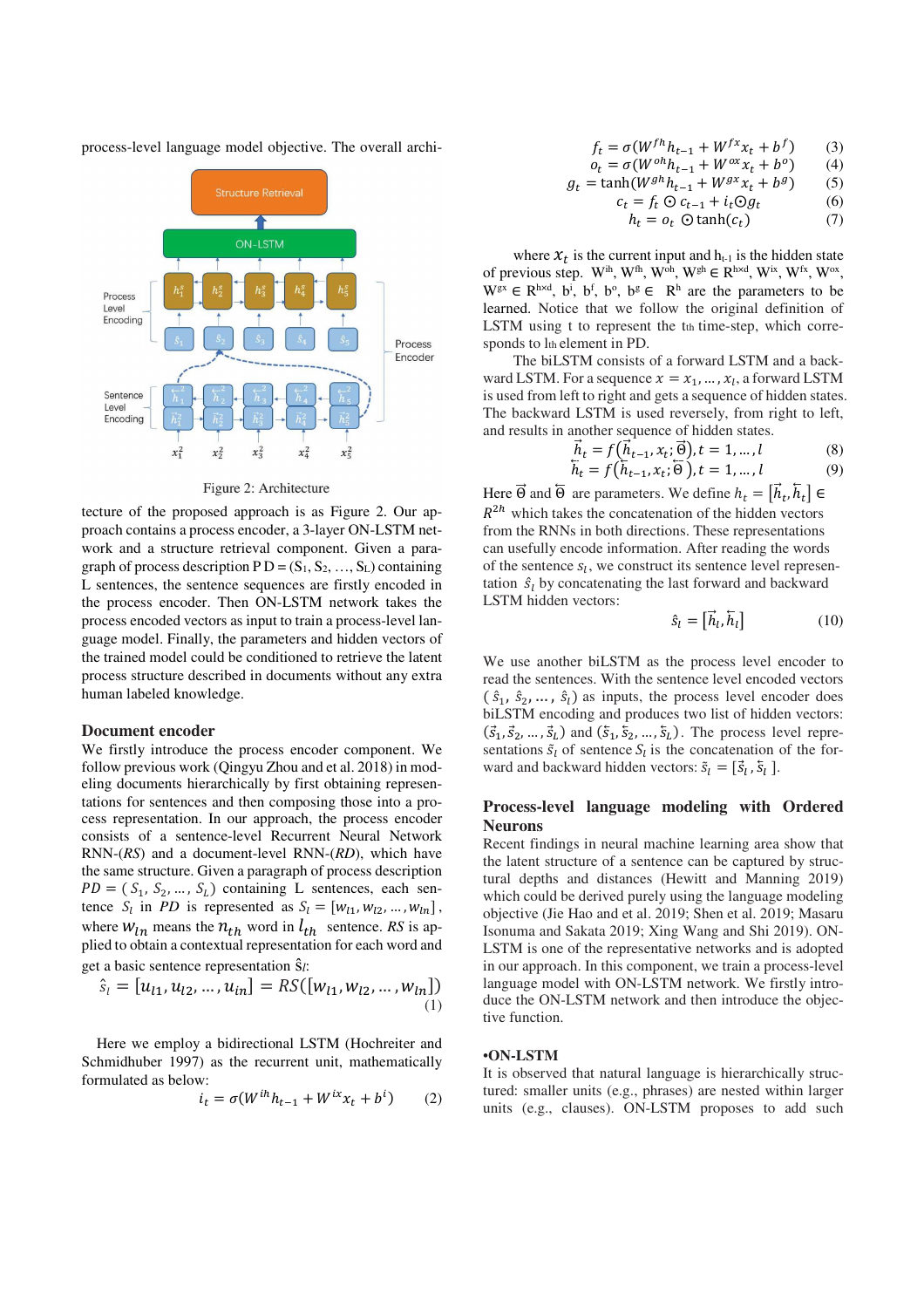structure-oriented inductive bias by ordering the neurons, which enables LSTM models to perform tree-like composition without breaking their sequential form (Shen et al. 2019). Ordered neurons enable dynamic allocation of neurons to represent different time-scale dependencies by controlling the update frequency of neurons. Compared with standard LSTM architecture, ON-LSTM introduces novel ordered neuron rules to update cell state, defined as below:

$$
w_t = \tilde{f}_t \circ \tilde{u}_t \tag{11}
$$

$$
\hat{f}_t = f_t \circ w_t + (\tilde{f}_t - w_t) \tag{12}
$$

$$
\hat{\iota}_t = \dot{\iota}_t \circ w_t + (\tilde{f}_t - w_t) \tag{13}
$$

$$
c_t = \hat{f}_t \circ c_{t-1} + \hat{i}_t \circ \hat{c}_t \tag{14}
$$

where input gate  $i_t$ , forget gate ft and state  $\hat{c}_t$  are same as that in the standard LSTM defined by Equation (2), (3) and (6) separately. The master forget gate  $\hat{f}_t$  and the master input gate  $\tilde{\iota}_t$  are newly introduced to ensure that when a given neuron is updated, all the neurons that follow it in the ordering are also updated. The product of the two master gates wt represents the overlap of  $\hat{f}_t$  and  $\tilde{i}_t$ . Whenever the overlap exists ( $\exists k, w_{tk} > 0$ ), the corresponding segment of neurons encodes are further controlled by the standard gates  $f_t$  and  $i_t$ . (Shen et al. 2019) further introduced a new activation function CUMSUM as Equation (15) to find the splitting point  $d$ .

$$
CU(\cdot) = CU \, M \, SU \, M \big( \text{softmax}(\cdot) \big) \quad (15)
$$

Based on this activation function, the master gates are defined as Equation (16) and (17):

$$
\tilde{t}_t = CU_f(x_t, h_{t-1})
$$
\n(16)\n  
\n
$$
\tilde{t}_t = 1 - CU_f(x_t, h_{t-1})
$$
\n(17)

where  $CU_f$  and  $CU_i$  are two individual activation functions with their own trainable parameters.

#### **• Process-level language model objective function**

We adopt the document-level language model as (Dongyeop Kang and Hovy 2019) to represent the process structure. Adjacent sentences are treated as pairs for learning the standard seq2seq model. The objective is to maximize the likelihood of the current sentence given the previous sentence. The objective function is defined as Equation (18).

$$
L = \sum_{n} log P(w_{ln}|w_{l,\leq n}, S_{l-1}) \quad (18)
$$

## **Structure Retrieve**

As introduced previously, the latent tree structure of process could be inferred from the trained ON-LSTM language model. Given a process description  $PD = s_1, s_2, ..., s_l$ , as input, each layer of the trained ON-LSTM language model

infers a value  $d_l$  for each  $l = 1 ... L$  that measures the "level" distance" between  $s_{l-1}$  and  $s_l$ . An estimate of  $d_l$  is calculated in Equation (19):

$$
\hat{d}_l = E(d_l) = D_m - \sum_{k=1}^{D_m} \tilde{f}_{lk}
$$
 (19)

where  $D_m$  is the size of the hidden state.  $\tilde{f}_{lk}$  refers to the kth element in vector  $\tilde{f}_l$  which is as Equation (16) (Refer to (Shen et al. 2019) for details). With this "level distance" sequences, greedy top-down retrieval algorithm (Mitchell Stern and Klein 2017) could be used to retrieve the latent tree structure.

## **4. Experiments**

**Data**

We have a collection of nearly 100 PDD documents obtained from RPA project practice covering 52 target system applications (e.g. Outlook, SAP, Oracle and etc.). The customer sensitive information and noise texts (e.g. equations) are removed. Table 1 gives an overview of the characteristics of the resulting data set. The data from Table 1 illustrates that the average length of words per sentence is around 8. The longest process description sentence contains a total of 34 words. To avoid sparse, we abbreviated

| Table 1: Characteristics of PDD data set |                                           |
|------------------------------------------|-------------------------------------------|
| Number of the Documents                  | $\begin{array}{c} 100 \\ 8.7 \end{array}$ |
| Average Number of words per sentence     |                                           |
| Maximum Number of words per sentence     | 34                                        |
| Average Number of Sentences per process  | 12                                        |
| Number of Processes                      | 2k                                        |

or split the sentences which have more than 15 words after the removal of punctuation and null elements while without changing its semantic. PDD documents in practical projects usually describe complex processes and therefore have deep structure. To make the training data more general and enlarge the total number of processes, we split the deep processes which have more than 6 layers. After splits, the total number of processes in the data set is around 2k. Average number of sentences per process is 12.

## **Experimental Setup**

For the process-encoder, it is found that stacking BiLSTMs works better than a one-layer BiLSTM (Chen 2018). Therefore, we used 3 layers for the Stacked BiLSTMs to encode both the sentence-level and process-level inputs. For each input word, we firstly used word embedding to represent it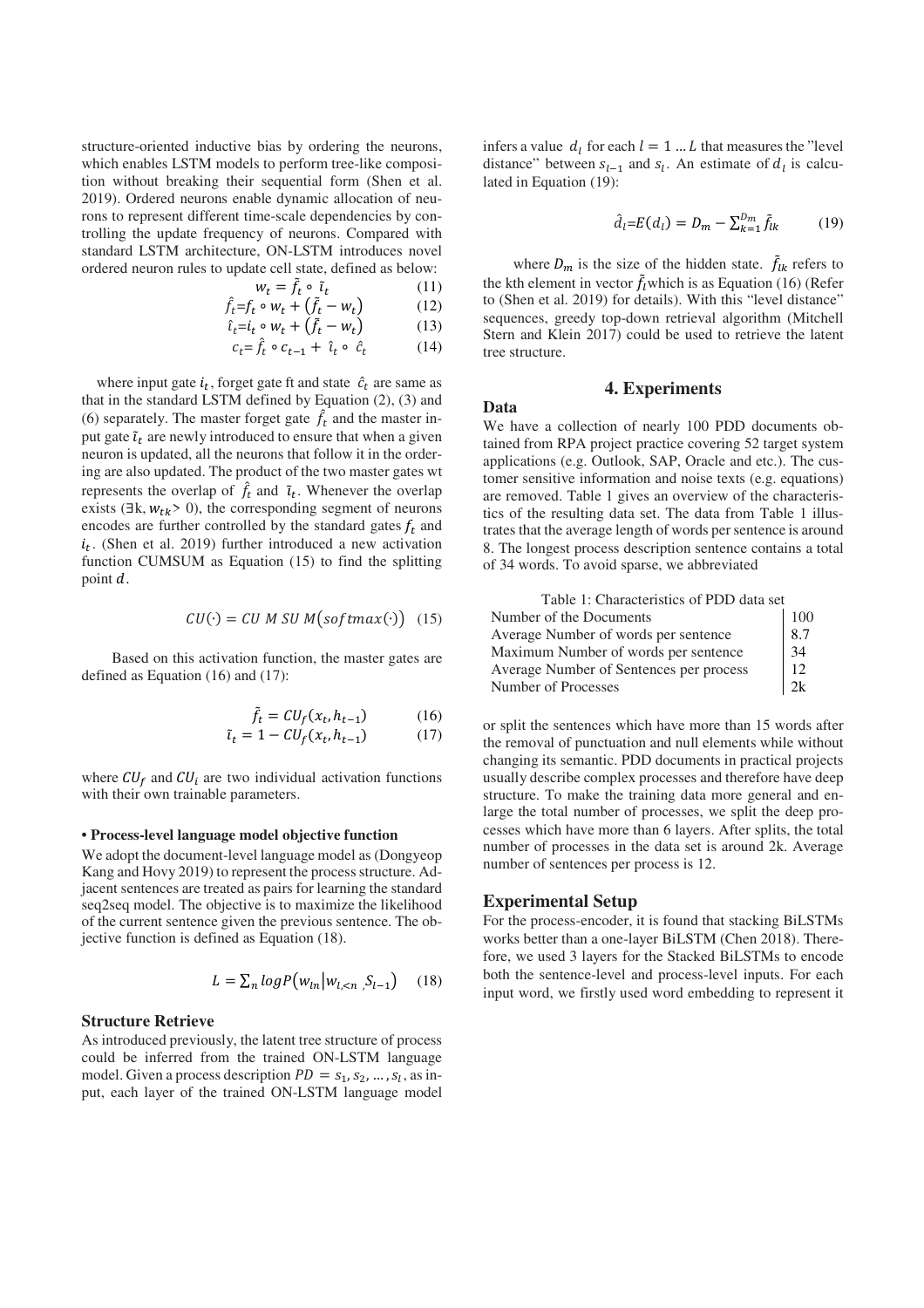

Figure 3: (a) BluePrism work flow diagram ; (b) BPMN example

as low-dimensional, real-valued vector. Since our training data set is relatively small, we initialized word embedding using GloVe word vectors (Jeffrey Pennington and Manning 2014), with the word embedding dimension 300, instead of fine tuning all the word embedding with BERT. For the ON-LSTM component, we used three-layer ONLSTM model2. We only modified the objective function which is defined as Equation (18). We followed the same hyper-parameters settings e.g., the embedding size, drop out parameters, as in the original ON-LSTM (Shen et al. 2019). The PDD data set is shuffled and then split as 90:10 into training and test sets.

## **Results**

For the evaluation of process structure retrieval task, we need to compare the induced latent tree structure with the ground truth which is developed by human experts. The ground truth in our experiments were collected from two different resources separately: 1) Blueprism work flow. Part of the PDDs have corresponding RPA design flow developed using the Blueprism platform. 2) BPMN model. Some authors of PDD tend to describe processes in BPMN notation. Refer to Figure 3 for the example for each kind of graphical representations. We take advantage of BPMN model as ground truth during validation. If no BPMN model exists, we use Blueprism work flow instead.

Table 2: Result of the application of the evaluation metrics Edges 57% Nodes 76% simedg 32%

The evaluation results were based on the similarity between the ground truth and the retrieved tree structures. We employed a metric similar to the Graph Edit Distance in (Fabian Friedrich and Puhlmann 2011), defined as below:

$$
simged(G_1, G_2) = 1 - (w_1 * sim_M + w_2 * sim_N + w_3 * sim_E) \tag{20}
$$

where,

$$
\sin m_M = \frac{m^*}{|M|} \tag{21}
$$
\n
$$
\left(\nabla^{|M|} 1 - \sin \left(\text{Node}\right) \text{ if } |M| > 0\right)
$$

$$
m^* = \begin{cases} \sum_{i=1}^{|M|} 1 - sim_{con}(Node_i), & if \ |M| > 0\\ 1.0, & otherwise \end{cases}
$$
 (22)

$$
sim_N = \frac{|N_1| + |N_2|}{|N_1| + |N_2|}
$$
\n
$$
sim_N = \frac{|E_1| + |E_2|}{|N_1| + |E_2|}
$$
\n(23)

$$
sim_{E} = \frac{|E_{1}| + |E_{2}|}{|E_{1}| + |E_{2}|}
$$
 (24)

In the above equations,  $N_i$  is the set of nodes in graph *i*.  $E_i$ is the set of edges in graph i.  $|\overline{N}_i|$  is the set of nodes that have not been mapped to the other graph *i*.  $|\overline{E}_i|$  is the not mapped set of edges in graph *i*.  $i \in \{1, 2\}$  is the index for the graph pairs compared.  $M$  represents the mapping of the nodes between the ground truth and the generated graph.  $sim_{con}(Node_i)$  is the contextual similarity as defined in (R. Dijkman and et al. 2010).  $w_1$ ,  $w_2$  and  $w_3$  are weights for the importance of the mapping, the unmapped nodes and the unmapped edges. For our experiments we gave the difference of mappings and edges slightly higher importance and assigned  $w_1 = w_2 = w_3 = 0.3$  and  $w_3 =$ 0.4. To be noticed that, we treated one sentence as a node in the results of retrieved tree. The results are shown in Table  $\mathcal{L}$ 



Rows Edges and Nodes measures the percentage of edges and nodes that are matched between the ground truth and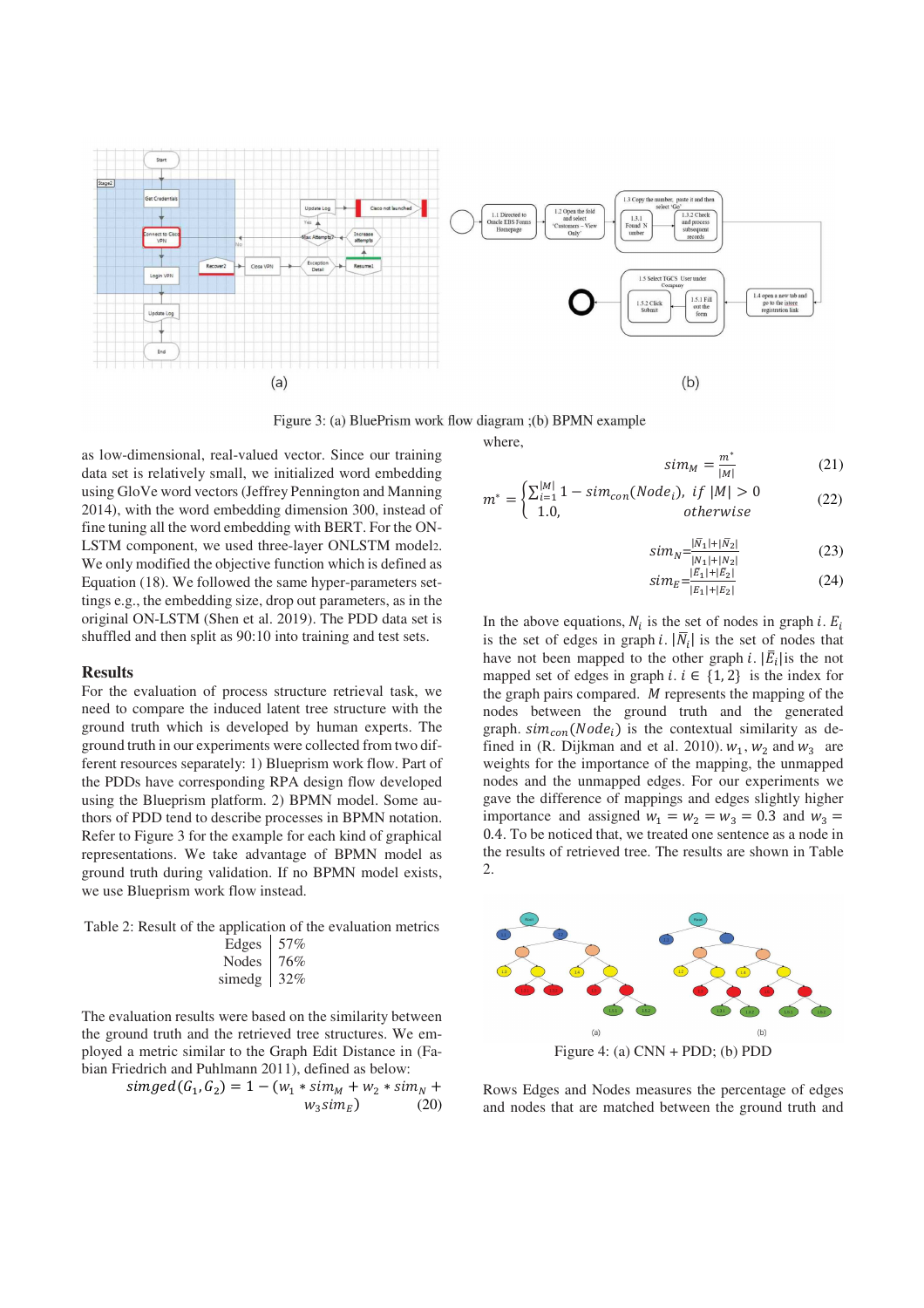retrieved. Simged measures the average percentage of similarity for the graph pairs. The results of un-matched nodes, are mainly caused by more detailed description in textual description, which can be partially explained by noise. During calculation of simged, we filtered such kind of nodes. The results show that our approach is able to correctly recreate 32% of the model in average. As the process documents data set is small, we also used CNN/Daily Mail data set (Jiatao Gu and Li 2016) which contains online news articles combined with the process data set to train the model. However, the performance didn't improve obviously. The retrieved tree structures for process illustrated in Figure 3(b) are as Figure 4. Figure 4(a) is based on the model with CNN mixed PDD data set as training data. Figure 4(b) is based on the model with PDD data set as training data.

## **5. Conclusion and Future Work**

In this paper, we proposed an approach to retrieve the latent tree structure present in the textual business process documents from a trained ON-LSTM model, which uses the process-level language modeling objective. We evaluated the performance on data set of PDD, which is collected from the practical RPA projects. The results showed that our proposed approach could retrieve on average 32% of the process structure correctly measured by graph edit distance. Preliminary evaluation results show that it is promising to retrieve the latent hierarchical structure without any further human labeled knowledge. In organizations, there are large number of process description documents, which could be made use of as training data to further improve the performance.

However, there are still many spaces to improve the proposed approach to reach better performance in addition to adding training data. Firstly, for the input representation, we just used word embedding to represent the word in process sentences. There are many other semantic or syntactic features which reflect the properties of word in its context, such as its part-of-speech (POS), named entity recognition (NER) tags could be added. Secondly, we used two-level LSTM based process encoder to encode the process. Transformer model proposed by Google researchers (Ashish Vaswani and et al. 2017) proved to be efficient in encoding documents (Yang Liu and Lapata 2019). Finally, restricted by the ONLSTM based model, the retrieve algorithm could only generate binary tree, which can't reflect the complex process flow structure. Future work should be focused on the augmentation of the ON-LSTM model to make it suitable to learn the process structure.

## **References**

A.Ghose, G. K., and Chueng, A. 2007. Process discovery from model and text artefacts. In Proceedings – IEEE Congress on Services, SERVICES, 167–174.

Ashish Vaswani, Noam Shazeer, N. P., and et al. 2017. Attention is all you need. In Advances in Neural Information Processing Systems, 6000–6010.

Chen, D. 2018. Neural reading comprehension and beyond. Stanford University. chapter 3.

Delicado, L., and Josep, S. 2017. NLP4BPM - Natural Language Processing Tools for Business Process Management. In In BPM Demo and Industrial Track 2017 Proceedings,1– 5.

Dongyeop Kang, Hiroaki Hayashi, A. W. B., and Hovy, E. 2019. Linguistic Versus Latent Relations for Modeling Coherent Flow in Paragraphs. In EMNLP 2019.

Epure Elena Viorica; Martin-Rodilla, Patricia Hug Charlotte; Deneckere Rebecca Salinesi, C. 2015. Automatic process model discovery from textual methodologies: An archaeology case study. In Proceedings - International Conference on Research Challenges in Information Science, 19– 30.

Fabian Friedrich, J. M., and Puhlmann, F. 2011. Process model generation from natural language text. In Lecture Notes in Computer Science (including subseries Lecture Notes in Artificial Intelligence and Lecture Notes in Bioinformatics), 482–496.

H.der Aa, H., and A.Henrik. 2017. Comparing textual descriptions to process models: The automatic detection of inconsistencies. Information Systems 64:447–460.

H.der Aa, J.Carmona, H., and et al. 2018. Challenges and Opportunities of Applying Natural Language Processing in Business Process Management. In Proceedings of the 27th International Conference on Computational Linguistics, 2791–2801.

Hewitt, J., and Manning, C. D. 2019. A structural probe for finding syntax in word representations. In Proceedings of NAACL-HLT .

H. Leopold, H. d. A., and H. Reijers. 2018. Identifying candidate tasks for robotic process automation in textual process descriptions. In Lecture Notes in Business Information Processing, 318.

Hochreiter, S., and Schmidhuber, J. 1997. Long short-term memory. In Neural Computation, 9:1735–1780.

Jeffrey Pennington, R. S., and Manning, C. D. 2014. Global vectors for word representation. In Empirical Methods in Natural Language Processing (EMNLP), 1532C1543.

Jiatao Gu, Zhengdong Lu, H. L., and Li, V. 2016. Incorporating copying mechanism in sequence-to-sequence learning. In Association for Computational Linguistics.

Jie Hao, Xing Wang, S., and et al. 2019. Towards Better Modeling Hierarchical Structure for Self-Attention with Ordered Neurons. In EMNLP 2019, 4129–4138.

M. J. Dumas Marlon, L. R. M. 2013. Fundamentals of Business Process Management. In Springer Heidelberg New York Dordrecht London.

Masaru Isonuma, J. M., and Sakata, I. 2019. Unsupervised Neural Single-Document Summarization of Reviews via